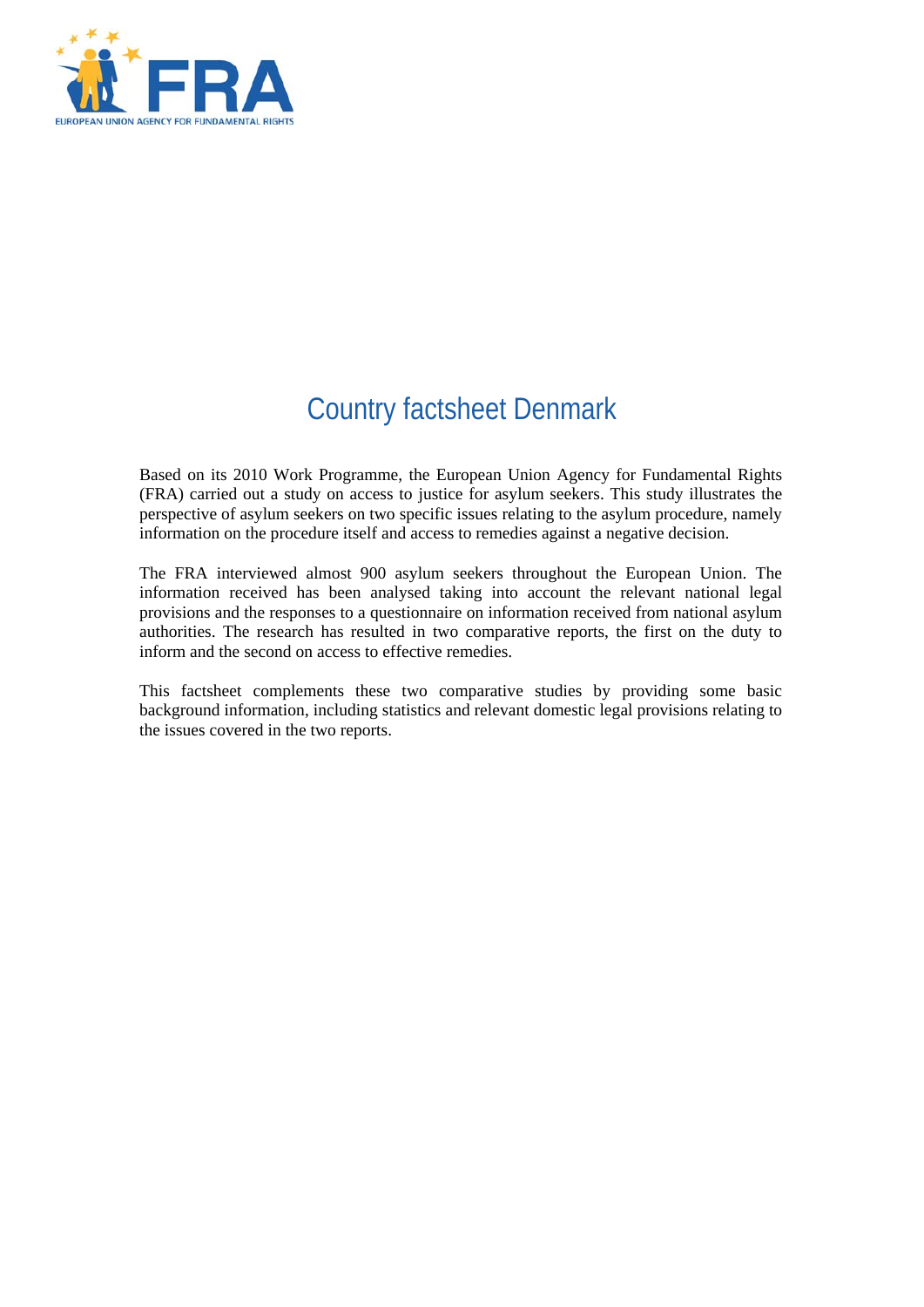## 1. Statistics

**Statistics on asylum applications (Total and top 10 nationalities)**

| <b>2009 Top 10 Nationalities</b> |       | <b>2008 Top 10 Nationalities</b> |       |  |
|----------------------------------|-------|----------------------------------|-------|--|
| Total                            | 3,775 | Total                            | 2,375 |  |
| Afghanistan                      | 1.045 | Iraq                             | 560   |  |
| Syrian Arab Republic             | 380   | Afghanistan                      | 415   |  |
| <b>Russian Federation</b>        | 335   | Iran (Islamic Republic of)       | 195   |  |
| Iran (Islamic Republic of)       | 320   | <b>Russian Federation</b>        | 180   |  |
| Iraq                             | 310   | Serbia                           | 125   |  |
| Somalia                          | 180   | Syrian Arab Republic             | 105   |  |
| Serbia                           | 145   | Palestine                        | 85    |  |
| Kosovo                           | 120   | Somalia                          | 55    |  |
| Palestine                        | 80    | Sri Lanka                        | 55    |  |
| Sri Lanka                        | 70    | Turkey                           | 40    |  |

**Statistics on first instance asylum decisions (Total positive decisions - top five nationalities)**

| 2009                       |                                              |                                           |                           |                 |                                        |                                       |                                                   |
|----------------------------|----------------------------------------------|-------------------------------------------|---------------------------|-----------------|----------------------------------------|---------------------------------------|---------------------------------------------------|
|                            | Geneva<br><b>Convention</b><br><b>Status</b> | <b>Subsidiary</b><br>protection<br>status | Humanitarian <sup>1</sup> | <b>Rejected</b> | <b>Total</b><br>number of<br>decisions | <b>Total</b><br>positive<br>decisions | Recognition<br>rate <sup>2</sup><br>$\frac{6}{9}$ |
| Total                      | 350                                          | 345                                       | 95                        | 880             | 1,675                                  | 790                                   | 47.2                                              |
| Afghanistan                |                                              | 185                                       | 20                        | 165             | 380                                    | 210                                   | 55.3                                              |
| Syrian Arab Republic       | 120                                          | 15                                        |                           | 60              | 195                                    | 135                                   | 69.2                                              |
| Iran (Islamic Republic of) | 120                                          | 10                                        |                           | 75              | 210                                    | 130                                   | 61.9                                              |
| Iraq                       | 35                                           | 50                                        | 25                        | 100             | 210                                    | 110                                   | 52.4                                              |
| <b>Russian Federation</b>  | 30                                           | 40                                        |                           | 30              | 100                                    | 70                                    | 70.0                                              |

**Statistics on final decisions (Total positive decisions - top five nationalities)** 

| 2009                       |                                              |                                           |                           |                 |                                        |                                       |                                                   |
|----------------------------|----------------------------------------------|-------------------------------------------|---------------------------|-----------------|----------------------------------------|---------------------------------------|---------------------------------------------------|
|                            | Geneva<br><b>Convention</b><br><b>Status</b> | <b>Subsidiary</b><br>protection<br>status | Humanitarian <sup>1</sup> | <b>Rejected</b> | <b>Total</b><br>number of<br>decisions | <b>Total</b><br>positive<br>decisions | Recognition<br>rate <sup>2</sup><br>$\frac{0}{2}$ |
| Total                      | 65                                           | 70                                        |                           | 310             | 440                                    | 130                                   | 29.5                                              |
| Iraq                       | 30                                           | 30                                        |                           | 70              | 135                                    | 60                                    | 44.4                                              |
| Afghanistan                |                                              | 15                                        |                           | 55              | 75                                     | 20                                    | 26.7                                              |
| Iran (Islamic Republic of) | 15                                           |                                           |                           | 20              | 35                                     | 15                                    | 42.9                                              |
| Palestine                  |                                              |                                           |                           | 10              | 15                                     |                                       | 33.3                                              |
| <b>Russian Federation</b>  |                                              |                                           |                           | 15              | 25                                     |                                       | 20.0                                              |

*Notes: These tables are based on categories used by Eurostat. The way Eurostat presents its data may not necessarily correspond to categories used at national level. This can particularly be the case with statistics provided under 'humanitarian status'. For more detailed understanding of the data, the reader is invited to consult national statistics at: [http://www.nyidanmark.dk/en-](http://www.nyidanmark.dk/en-us/statistics/Immigration_family_reunification_asylum/asylum_family_reunification_immigration.htm)*

*[us/statistics/Immigration\\_family\\_reunification\\_asylum/asylum\\_family\\_reunification\\_immigration.htm.](http://www.nyidanmark.dk/en-us/statistics/Immigration_family_reunification_asylum/asylum_family_reunification_immigration.htm)* 

*Data has been rounded to the nearest 5. Due to the rounding, the sum of individuals may not necessarily match the given total. 0 means less than 3; n.a. = not available. Kosovo (under United Nations Security Council Regulation 1244.* 

<sup>1</sup> Covering persons granted authorisation to stay for **humanitarian reasons** under national law by *administrative or judicial bodies. It includes persons who are not eligible for international protection as currently defined in the first stage legal instruments but are nonetheless protected against removal under the obligations that are imposed on all Member States by international refugee or human rights instruments or on the basis of principles flowing from such instruments.* 

*2 The recognition rate corresponds to the proportion of positive first instance or final on appeal decisions out of the total number of decisions in 2009. Positive decisions include the provision of refugee status, subsidiary protection and humanitarian protection (where data is available).* 

Source: [Eurostat,](http://epp.eurostat.ec.europa.eu/) Data extracted on 01 September 2010.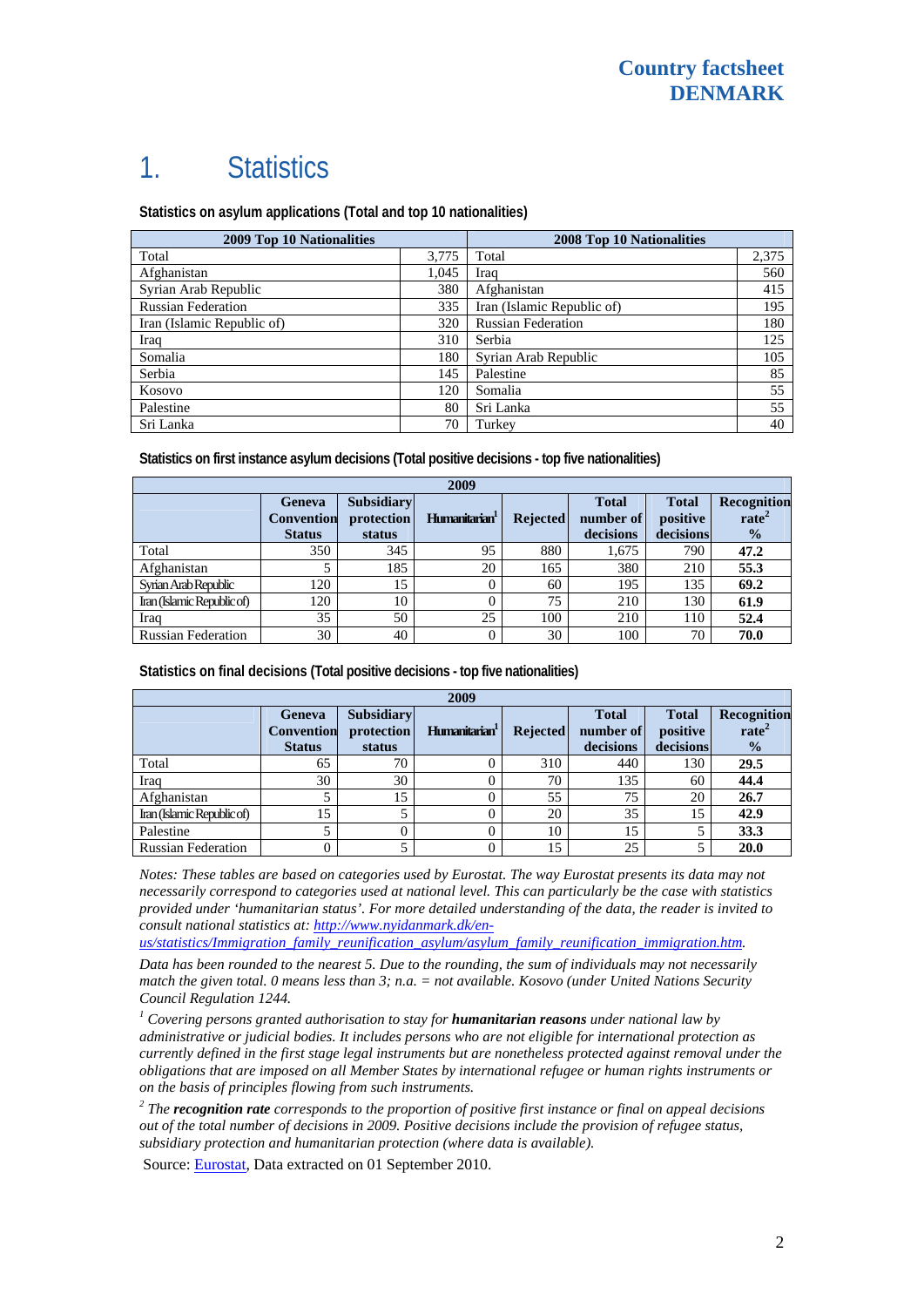#### **Country factsheet DENMARK**

# 2. Background Information

Asylum act<sup>[1](#page-2-0)</sup>

[Aliens \(Consolidation\) Act](http://www.nyidanmark.dk/NR/rdonlyres/C2A9678D-73B3-41B0-A076-67C6660E482B/0/alens_consolidation_act_english.pdf)

Asylum authorities

**First instance authority** 

[The Immigration Service](http://www.nyidanmark.dk/)

#### **Second instance authority**

[The Refugee Appeals Board](http://www.fln.dk/) 

l

### 3. Duty to inform asylum seekers

There are no provisions within the Aliens (Consolidation) Act with respect to authorities' duty to give information to asylum seekers.

However, pursuant to the [Danish Public Administration Act,](http://www.ambhanoi.um.dk/NR/rdonlyres/52736762-EC3B-46A4-9B8D-922A7F9230AF/0/TheDanishPublicAdministrationAct.pdf) an administrative authority shall, to the extent required, give guidance and assistance to any person who enquires on matters within their purview (Part 3, Section 7(1)). With respect to asylum cases, the Immigration Service provides information on its official homepage about the asylum procedure as well as other necessary information concerning the stay in Denmark. The Immigration Service has further published a booklet containing necessary information for asylum seekers.<sup>[2](#page-2-1)</sup> It also provides information sheets in different languages with general information about the asylum procedure to newly arrived asylum seekers.

In March 2010, the Danish Immigration Service provided the following information to the FRA as regards written information materials.

| <b>Written information</b><br>materials                        | Information booklet translated into 28 languages.                                                                                                                                                                  |  |  |
|----------------------------------------------------------------|--------------------------------------------------------------------------------------------------------------------------------------------------------------------------------------------------------------------|--|--|
| <b>Provided when?</b>                                          | At the time of lodging the application, at the registration of the<br>application and during the first instance interview.                                                                                         |  |  |
| Provided by whom?                                              | At the time of lodging the application $-$ by the National Police. At the<br>registration of the application – by the National Police. During the first<br>instance interview – by the Danish Immigration Service. |  |  |
| Has an evaluation of<br>information tools been<br>carried out? | No.                                                                                                                                                                                                                |  |  |

<span id="page-2-0"></span><sup>&</sup>lt;sup>1</sup> The legal information in this facts heats has been updated to reflect the situation on 1 September 2010.

<span id="page-2-1"></span><sup>&</sup>lt;sup>2</sup> Asylum Seekers in Denmark, Published by the Danish Immigration Service, April 2008.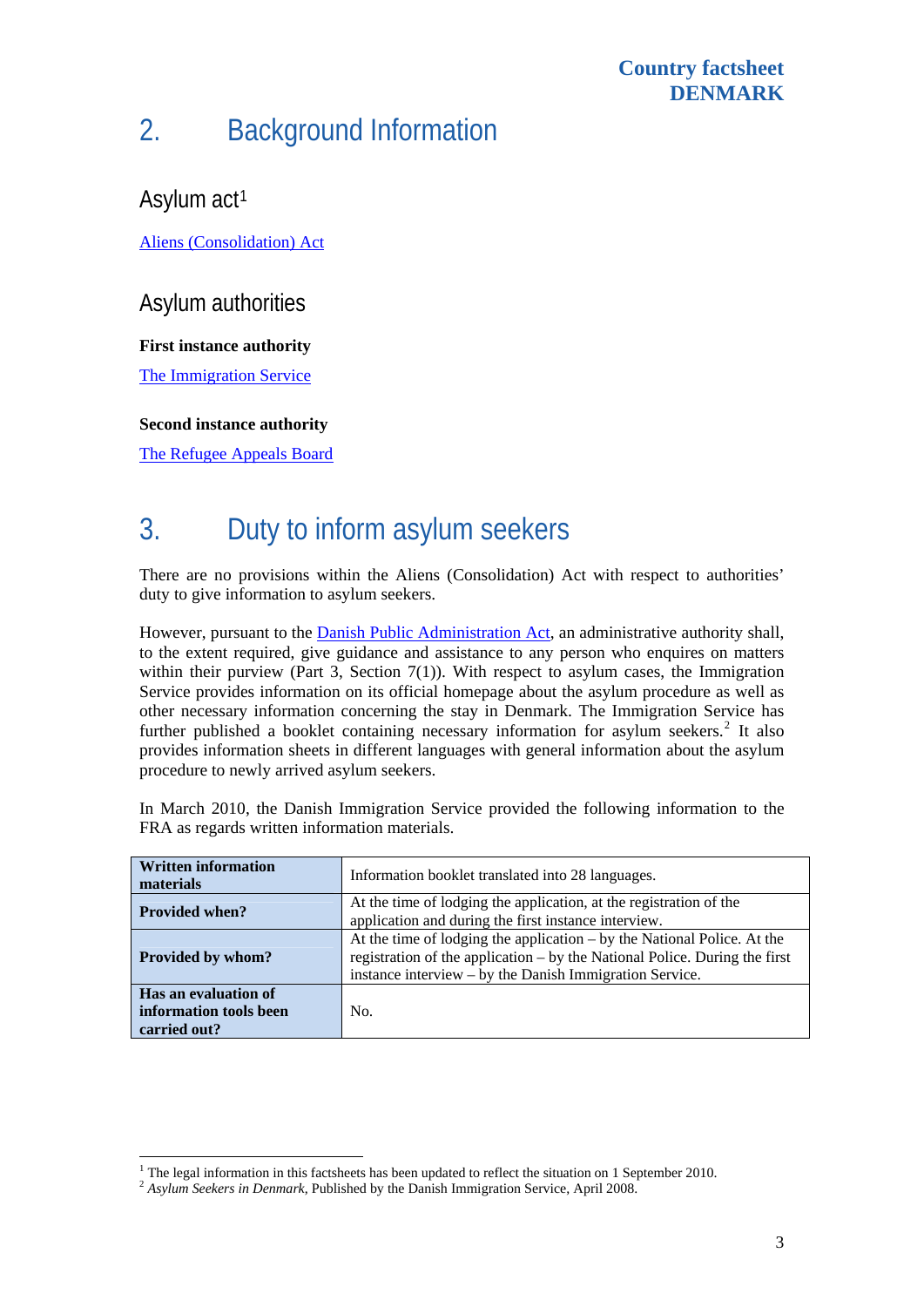### 4. Effective Remedy

#### Type of procedures

There are three types of procedures: (i) Dublin, (ii) regular and (iii) accelerated procedures.

(i) Before an asylum claim can be examined on its merits, the National Police is responsible to carry out an investigation with a view to determine the travel route of the asylum seeker (Part VIII, Section 48e (2)). The Immigration Service will then determine Denmark's responsibility for examining the claim under the Dublin II Regulation. If the Immigration Service comes to the conclusion that another Member State is responsible for handling of the application, the alien may be refused entry, transferred or retransferred to another Member State of the European Union (Part Va, Section 29a).

(ii) A regular asylum procedure is initiated when the alien submits an application (Part I, Section 7(1) Aliens (Consolidation) Act). The Immigration Service is the authority empowered to take decisions in asylum cases (Part VIII, Section 46 (1)).

(iii) When the Immigration Service assesses that the applicant is clearly not eligible for asylum, it can resort to an accelerated procedure for manifestly unfounded cases. An expedited version of the manifestly unfounded procedure has further been set up for asylum seekers who come from a country where, according to the most up-to-date information available, it is unlikely that he/she would risk persecution.

#### Duty to state reasons for rejection and procedure to appeal

Pursuant to the Danish Public Administration Act, a decision shall be communicated in writing accompanied by the grounds (Part 6, Section 22). The grounds given for a decision shall further set out references to the rules of law on which the decision is based (Part 6, Section 23 (2)). A decision shall moreover be accompanied by written guidance on the right to appeal, stating where to appeal and informing of the procedure for lodging of appeal, including any limit for so doing (Part 7, Section 25 (1)).

A decision on refusal of an asylum application must state a time-limit for departure from Denmark and must also refer to the legal ground for the decision (Aliens (Consolidation) Act, Part VI, Section 33 (1)).

### Time limits for appeal

In the regular procedure, appeals against a decision made by the Danish Immigration Service are automatically referred to the Refugee Appeals Board (Part VIII, Section 53a (1)). Furthermore, when the Immigration Service assesses that an asylum application is considered to be manifestly unfounded, it shall forward it to the Danish Refugee Council, which shall provide a statement on the case following an interview with the applicant. If the [Danish](http://www.drc.dk/about-drc/)  [Refugee Council](http://www.drc.dk/about-drc/) (NGO) agrees with the Immigration Service that the application is manifestly unfounded, the claim will be rejected and may then not be appealed. If the Danish Refugee Council instead disagrees with the decision that the application is manifestly unfounded, the Immigration Service will refer the case to the Refugee Appeals Board for a final ruling (Part VIIIa, Section 53b (1)).